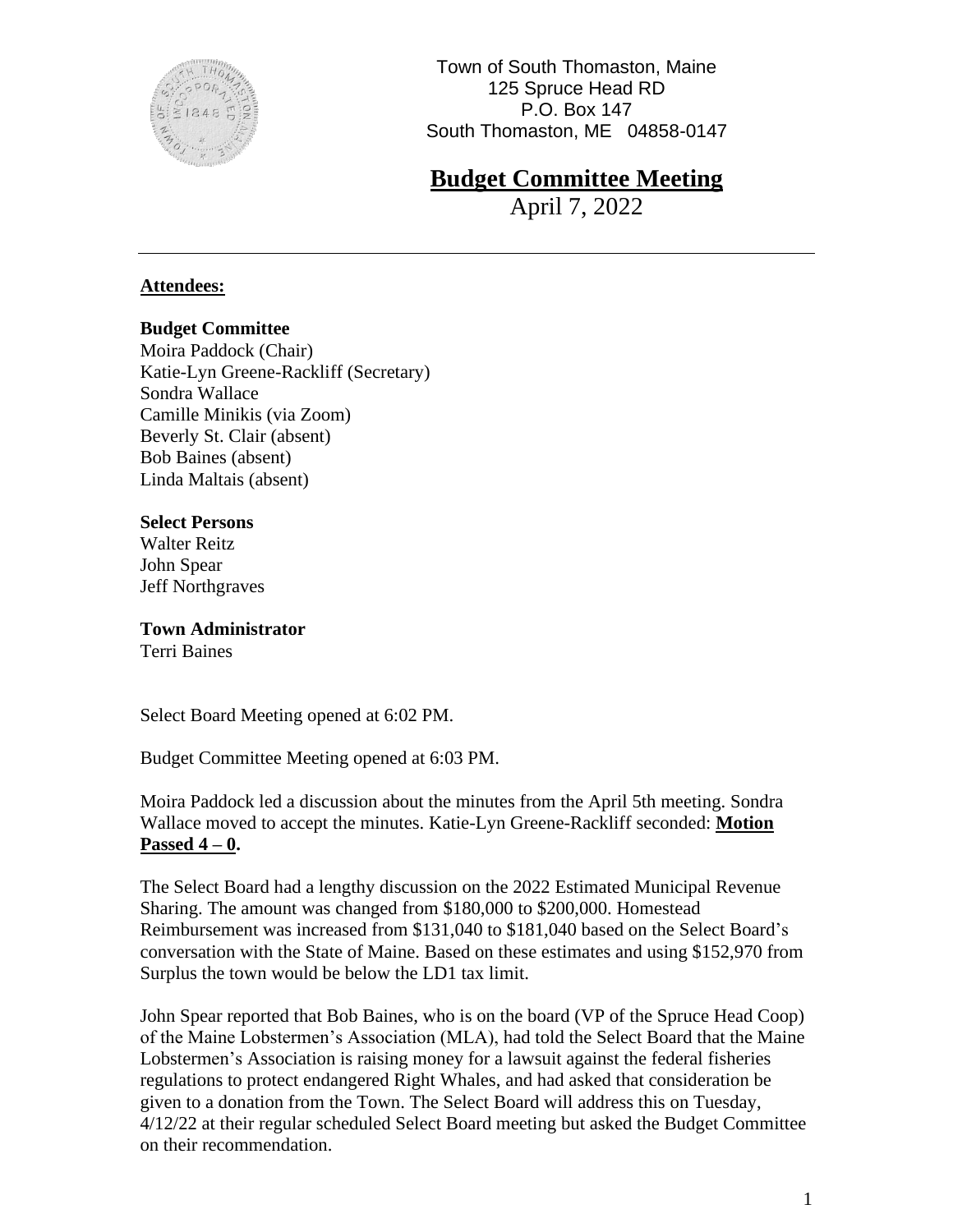

## **Budget Committee Meeting**

April 7, 2022

Moira Paddock suggested a separate warrant asking whether the town would support the Maine Lobstermen's Association and fishermen of the town of South Thomaston.

Moira Paddock moved to have a warrant presented at the town meeting asking if the town would support the Maine Lobstermen's Association in their lawsuit against the Federal Government. Funding would be from The Town Landing Reserve which is funded by the boat excise taxes. Sondra Wallace seconded. **Motion Passed 4 – 0.**

**Administration (510):** (\$278,735) Sondra Wallace moved to approve **\$278,735**. Katie-Lyn Greene-Rackliff seconded: **Motion Passed 4 – 0.**

**Assessors (520):** (\$50,475) Sondra Wallace moved to approve **\$50,475**. Katie-Lyn Greene-Rackliff seconded: **Motion Passed 4 – 0.**

**Revaluation Reserve (line 1223):** (\$10,000) Sondra Wallace moved to approve **\$10,000**. Katie-Lyn Greene-Rackliff seconded: **Motion Passed 4 – 0.**

**Planning and Appeals Board (530):** (\$2,745) Sondra Wallace moved to approve **\$2,745**. Katie-Lyn Greene-Rackliff seconded: **Motion Passed 4 – 0.**

**Conservation Commission (535):** (\$500) Moira Paddock moved to approve **\$500**. Katie-Lyn Greene-Rackliff seconded: **Motion Passed 4 – 0.**

**Building & Grounds (540):** (\$90,811) Sondra Wallace moved to approve \$**90,811**. Katie-Lyn Greene-Rackliff seconded: **Motion Passed 4 – 0.**

**Town Landing (550):** (\$3,615) Sondra Wallace moved to approve **\$3,615**. Katie-Lyn Greene-Rackliff seconded: **Motion Passed 4 – 0.**

**Town Landing Reserve (line 1228):** (\$3,385) Sondra Wallace moved to approve **\$3,385**. Katie-Lyn Greene-Rackliff seconded: **Motion Passed 4 – 0.**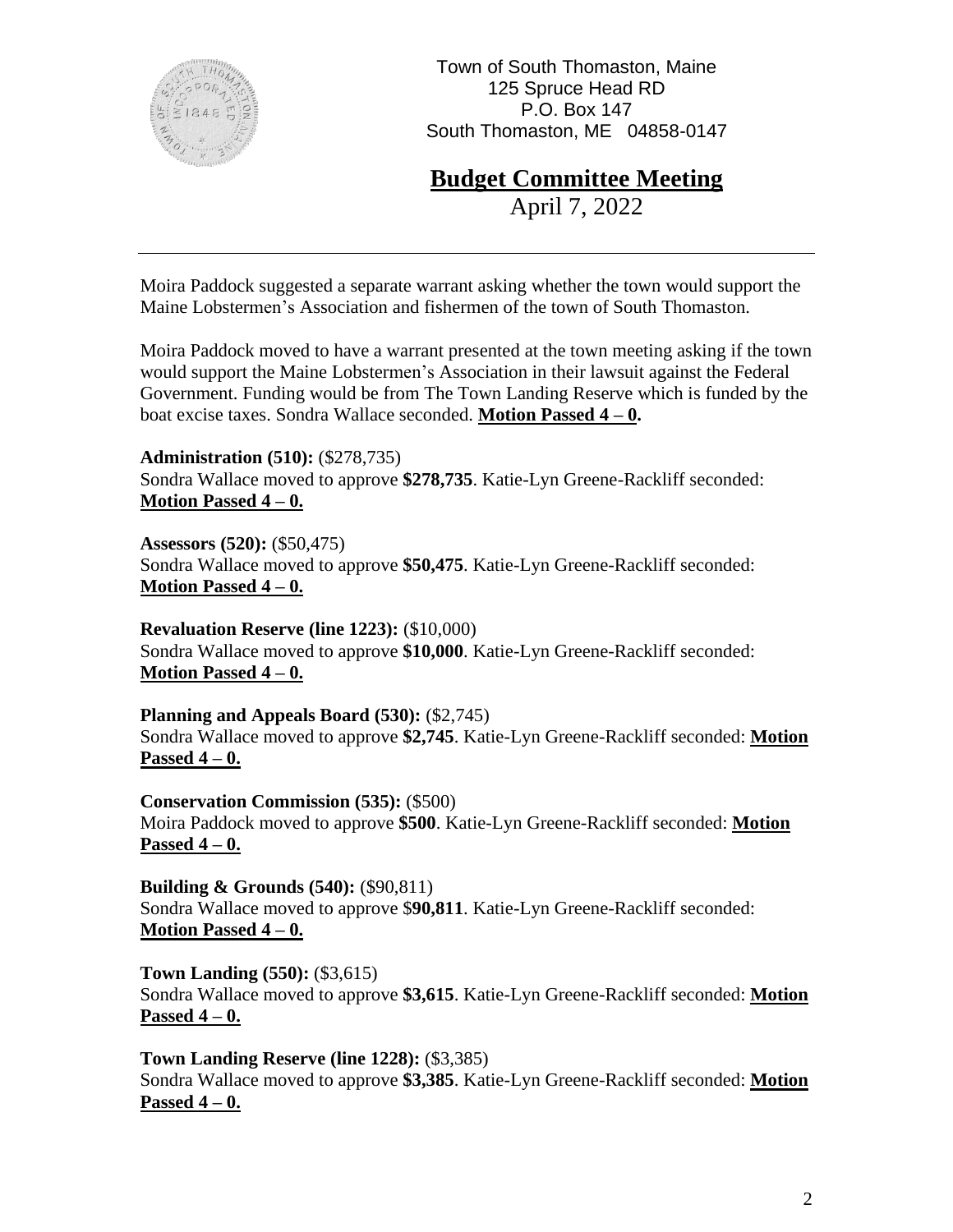

### **Budget Committee Meeting**

April 7, 2022

#### **CEO & Plumbing Inspector (560):** (\$31,100)

Sondra Wallace moved to approve **\$31,100**. Katie-Lyn Greene-Rackliff seconded: **Motion Passed 4 – 0.**

**Fire Department (570): (\$128,894)** Sondra Wallace moved to approve **\$128,894**. Katie-Lyn Greene-Rackliff seconded: **Motion Passed 4 – 0.**

**Fire Truck Reserve (line 1224):** (\$60,835) Sondra Wallace moved to approve **\$60,835**. Katie-Lyn Greene-Rackliff seconded: **Motion Passed 4 – 0.**

**Fire Equipment Reserve (line 1225):** (\$10,000) Sondra Wallace moved to approve **\$10,000**. Katie-Lyn Greene-Rackliff seconded: **Motion Passed 4 – 0.**

**Fire Pond Maintenance (line 1222):** (\$5,500) Sondra Wallace moved to approve **\$5,500**. Katie-Lyn Greene-Rackliff seconded: **Motion Passed 4 – 0.** 

**Ambulance Service (580):** (\$277,813) Sondra Wallace moved to approve **\$277,813**. Katie-Lyn Greene-Rackliff seconded: **Motion Passed 4 – 0.**

**Ambulance Defibulator Reserve (line 1227):** (\$5,000) Sondra Wallace moved to approve **\$5,000**. Katie-Lyn Greene-Rackliff seconded: **Motion Passed 4 – 0.**

**General Public Safety (590):** (\$67,597) Sondra Wallace moved to approve **\$67,597**. Katie-Lyn Greene-Rackliff seconded: **Motion Passed 4 – 0.**

**Emergency Disaster Reserve (line 1234):** (\$10,000) Sondra Wallace moved to approve **\$10,000**. Katie-Lyn Greene-Rackliff seconded: **Motion Passed 4 – 0.**

**Street Lights (600): (\$3,925)** Moira Paddock moved to approve **\$3,925**. Katie-Lyn Greene-Rackliff seconded: **Motion Passed 4 – 0.**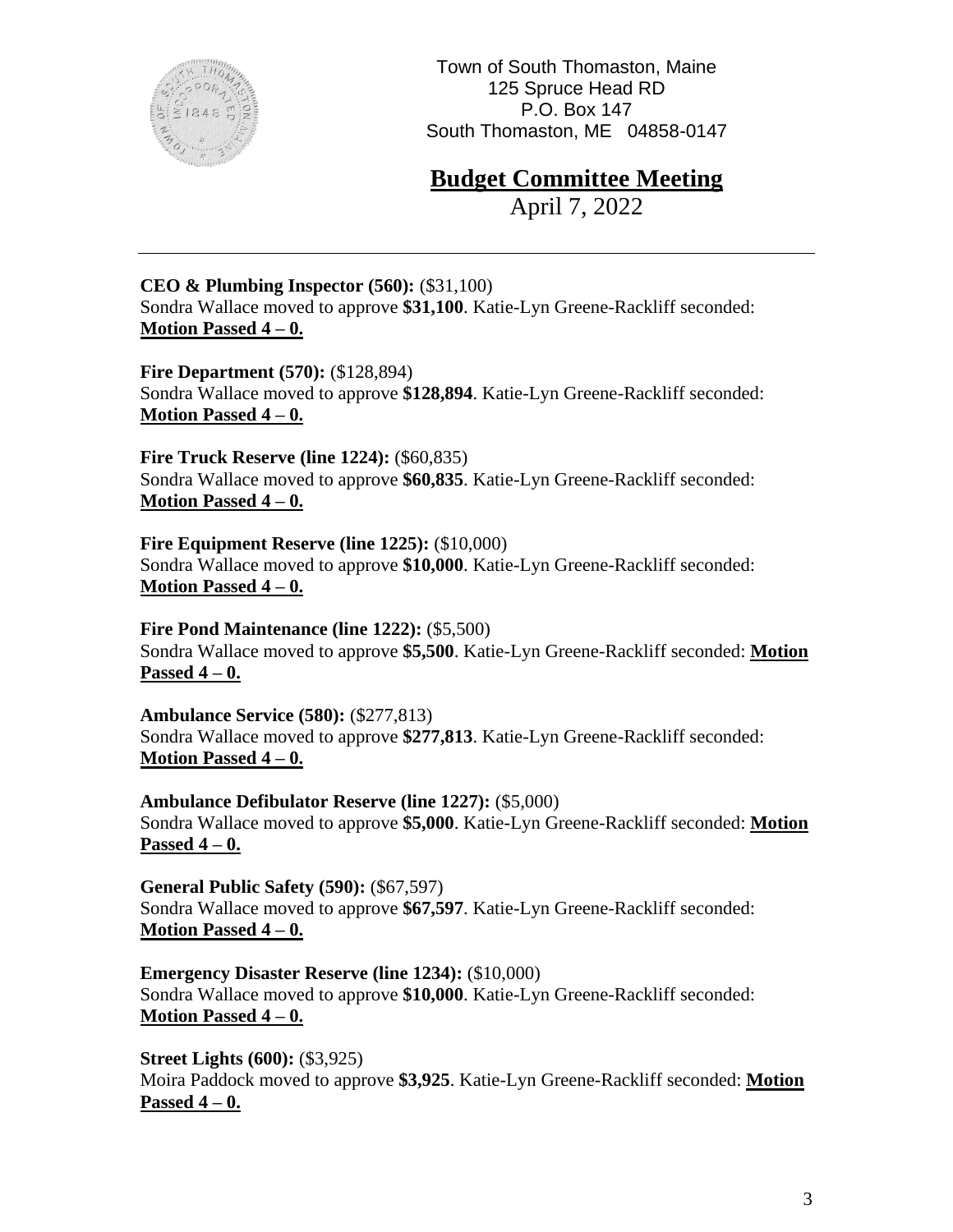

### **Budget Committee Meeting**

April 7, 2022

**Town Roads (610):** (\$356,794) Moira Paddock moved to approve **\$356,794**. Katie-Lyn Greene-Rackliff seconded: **Motion Passed 4 – 0.**

**Solid Waste Disposal (630):** (\$282,051) Moira Paddock moved to approve **\$282,051**. Katie-Lyn Greene-Rackliff seconded: **Motion Passed 4 – 0.**

**Social Services (640):** (\$1,500) Moira Paddock moved to approve **\$1,500**. Katie-Lyn Greene-Rackliff seconded: **Motion Passed 4 – 0.**

**Library (650):** (\$4,513) Moira Paddock moved to approve **\$4,513**. Katie-Lyn Greene-Rackliff seconded: **Motion Passed 4 – 0.**

**Recreation (680):** (\$2,020) Moira Paddock moved to approve **\$2,020**. Katie-Lyn Greene-Rackliff seconded: **Motion Passed 4 – 0.**

**Recreation Reserve (line 1236):** (\$5,000) Moira Paddock moved to approve **\$5,000**. Katie-Lyn Greene-Rackliff seconded: **Motion Passed 4 – 0.**

**Debt Services (670):** (\$68,296) Moira Paddock moved to approve **\$68,296**. Katie-Lyn Greene-Rackliff seconded: **Motion Passed 4 – 0.**

**Debt Services (670):** (\$68,296) Sondra Wallace moved to approve **\$68,296**. Katie-Lyn Greene-Rackliff seconded: **Motion Passed 4 – 0.**

**Cemetery/Geo. River/Shellfish/Veterans (695):** (\$31,794) Sondra Wallace moved to approve **\$31,794**. Katie-Lyn Greene-Rackliff seconded: **Motion Passed 4 – 0.**

**Cemetery Reserve/Trust (line 1231)** (\$1,000) Sondra Wallace moved to approve **\$1,000**. Katie-Lyn Greene-Rackliff seconded: **Motion Passed 4 – 0.**